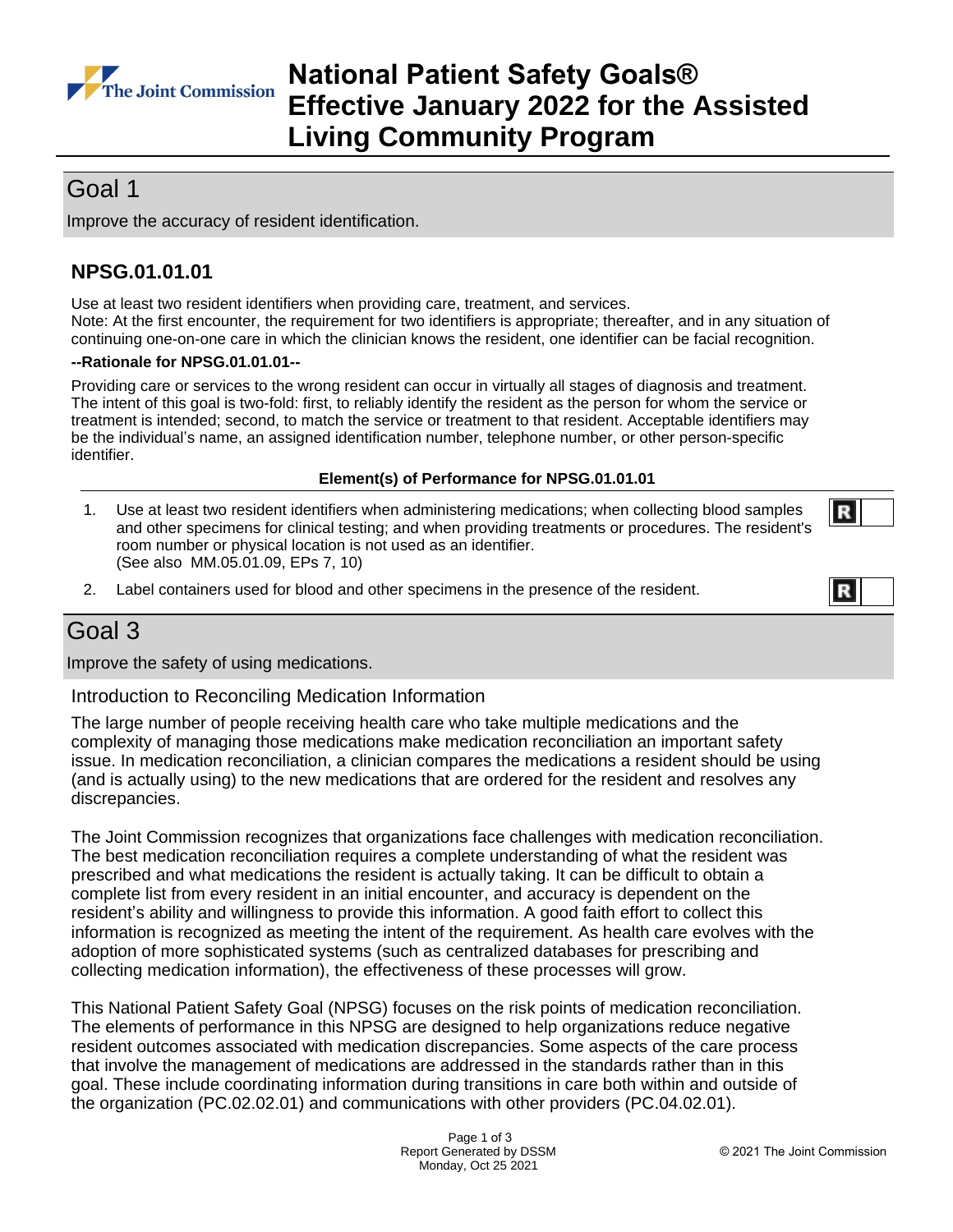

# **National Patient Safety Goals® Effective January 2022 for the Assisted Living Community Program**

In settings where medications are not routinely prescribed or administered, this NPSG provides organizations with the flexibility to decide what medication information they need to collect based on the services they provide to residents. It is often important for clinicians to know what medications the resident is taking when planning care, treatment, and services, even in situations where medications are not used.

## **NPSG.03.06.01**

Maintain and communicate accurate resident medication information.

### **--Rationale for NPSG.03.06.01--**

There is evidence that medication discrepancies can affect outcomes. Medication reconciliation is intended to identify and resolve discrepancies—it is a process of comparing the medications a resident is taking (or should be taking) with newly ordered medications. The comparison addresses duplications, omissions, and interactions, and the need to continue current medications. The types of information that clinicians use to reconcile medications include (among others) medication name, dose, frequency, route, and purpose. Organizations should identify the information that needs to be collected in order to reconcile current and newly ordered medications and to safely prescribe medications in the future.

### **Element(s) of Performance for NPSG.03.06.01**

1. Obtain information (for example, name, dose, route, frequency, duration, purpose) on the medications the resident is currently taking when they move into or is accepted into the organization. This information is documented in a list or other format that is useful to those who manage medications. Note 1: The organization obtains the resident's medication information when the resident enters the organization. This information is updated when the resident's medications change, for example, after treatment in another setting, such as a hospital or physician's office.

Note 2: Current medications include those taken at scheduled times and on an as-needed basis. See the Glossary for a definition of medications. Contact the prescriber with any concerns about specific medications.

Note 3: It is often difficult to obtain complete information on current medications from a resident. A good faith effort to obtain this information from a resident and/or other sources will be considered as meeting the intent of the EP.

3. Compare the medication information the resident brought to the organization with the medications ordered for the resident by the licensed independent practitioner in order to identify and resolve discrepancies.

Note: Discrepancies include omissions, duplications, contraindications, unclear information, and changes. A qualified individual, identified by the organization, does the comparison.

## Goal 7

Reduce the risk of health care–associated infections.

## **NPSG.07.01.01**

Comply with either the current Centers for Disease Control and Prevention (CDC) hand hygiene guidelines or the current World Health Organization (WHO) hand hygiene guidelines.

### **--Rationale for NPSG.07.01.01--**